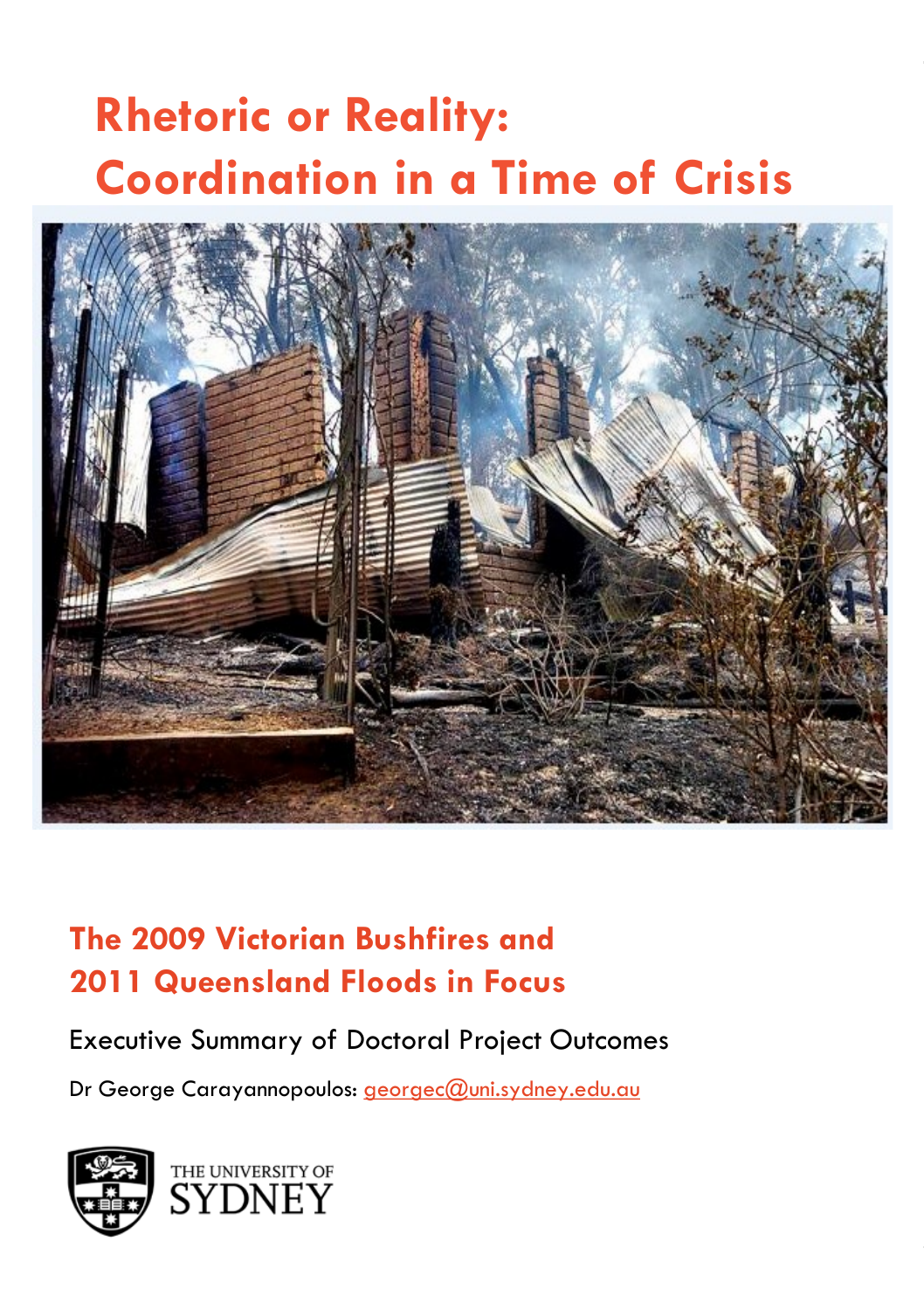## **Understanding the Context of Disaster Management in Australia**

In recent years Australia has experienced a number of significant natural disasters, which have placed a clear focus on how governments at different levels respond to these events. Large scale natural disasters represent a significant test of the public sector's ability to respond in a coordinated and efficient way in the face of adversity. This comes against a backdrop in Australia where trust in government from its citizens continues to decline. The public retain high expectations of government's ability to plan, prepare and respond to disasters. Crises are also occurring not in a vacuum but where changes in the public sector mean that whole of government, or connected forms of working are a highly pervasive mantra. Crisis responses oblige the different layers of government: political, bureaucratic and operational response agencies to work collectively to confront these events.

### **Towards a New Model of Understanding Disaster Management**

This research explored the responses to two events: the 2009 Victorian bushfires and the 2011 Queensland floods by understanding how each state confronted each disaster and how they can be seen to epitomise the challenges of crisis management in Australia. The research specifically framed the understanding of these events through a model (below) that includes the following factors: whole of government, crisis management, leadership, coordination, organisational culture, social capital and institutions. These factors were central in meditating the responses and outcomes of these crisis episodes.

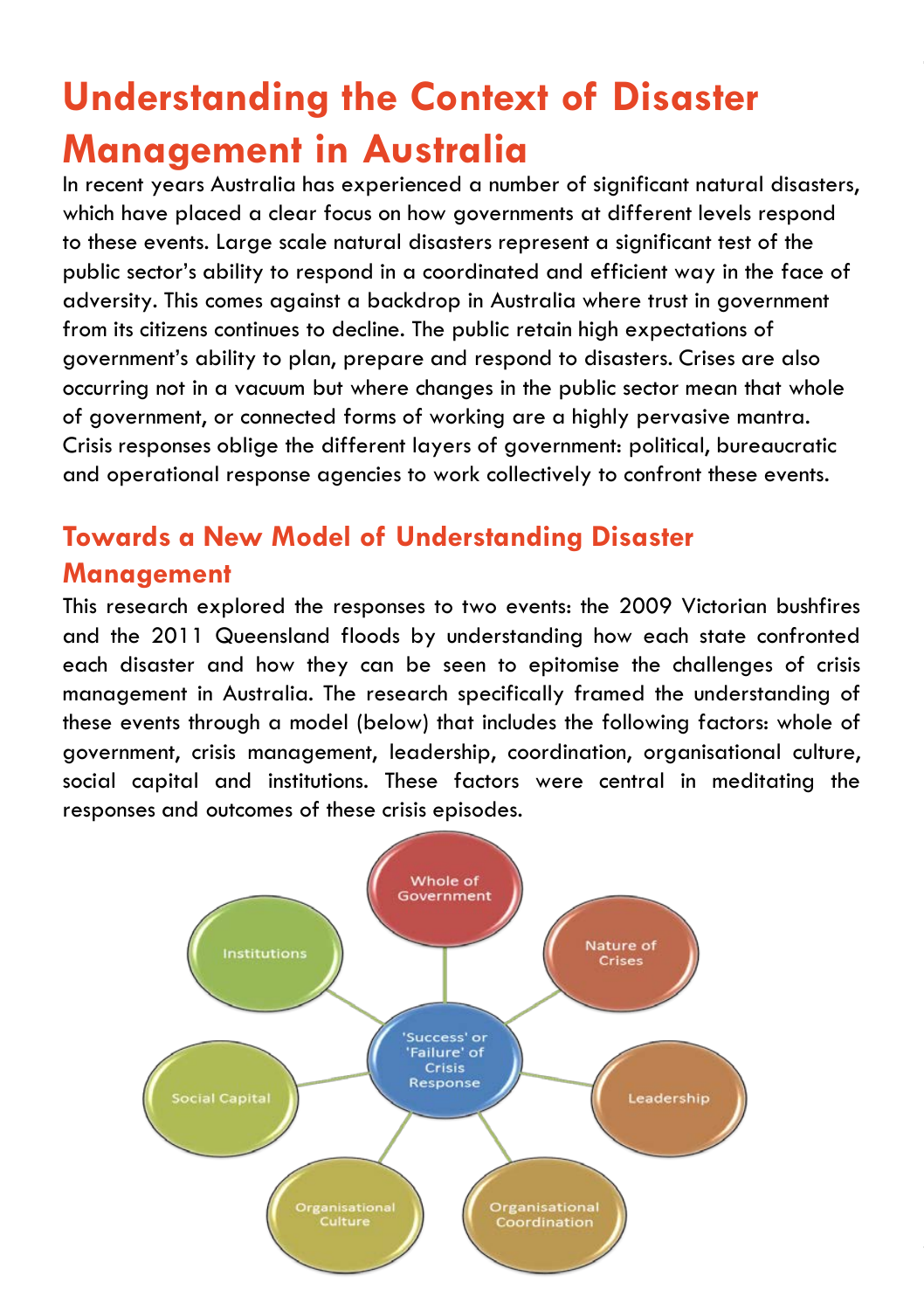## **Key Research Findings**

#### **1. Operationalising Whole of Government**

Although strong commitments have been expressed around whole of government working, it is often a difficult construct to operationalise across departments and agencies. The lack of incentive or motivation around connecting across agencies represents a crucial hurdle to collaborative working.

#### **2. Whole of Government Complexity**

Implementing whole of government across different strands of government such as: political, bureaucratic and operational is complex, given that each strand brings a different world view and emphasis on collaboration.



#### **3. Crises are Unique**

Crises provide the necessary imperative and sense of urgency in which to engender connected forms of working. During a crisis, there is recognition of a store of collective goodwill where 'turf wars' are put aside for the greater common good.

#### **4. Visible Leadership**

Direct responses from the executive leadership are important to provide authority and mandate but also to meet public expectations around leadership 'on the ground' as events are unfolding.